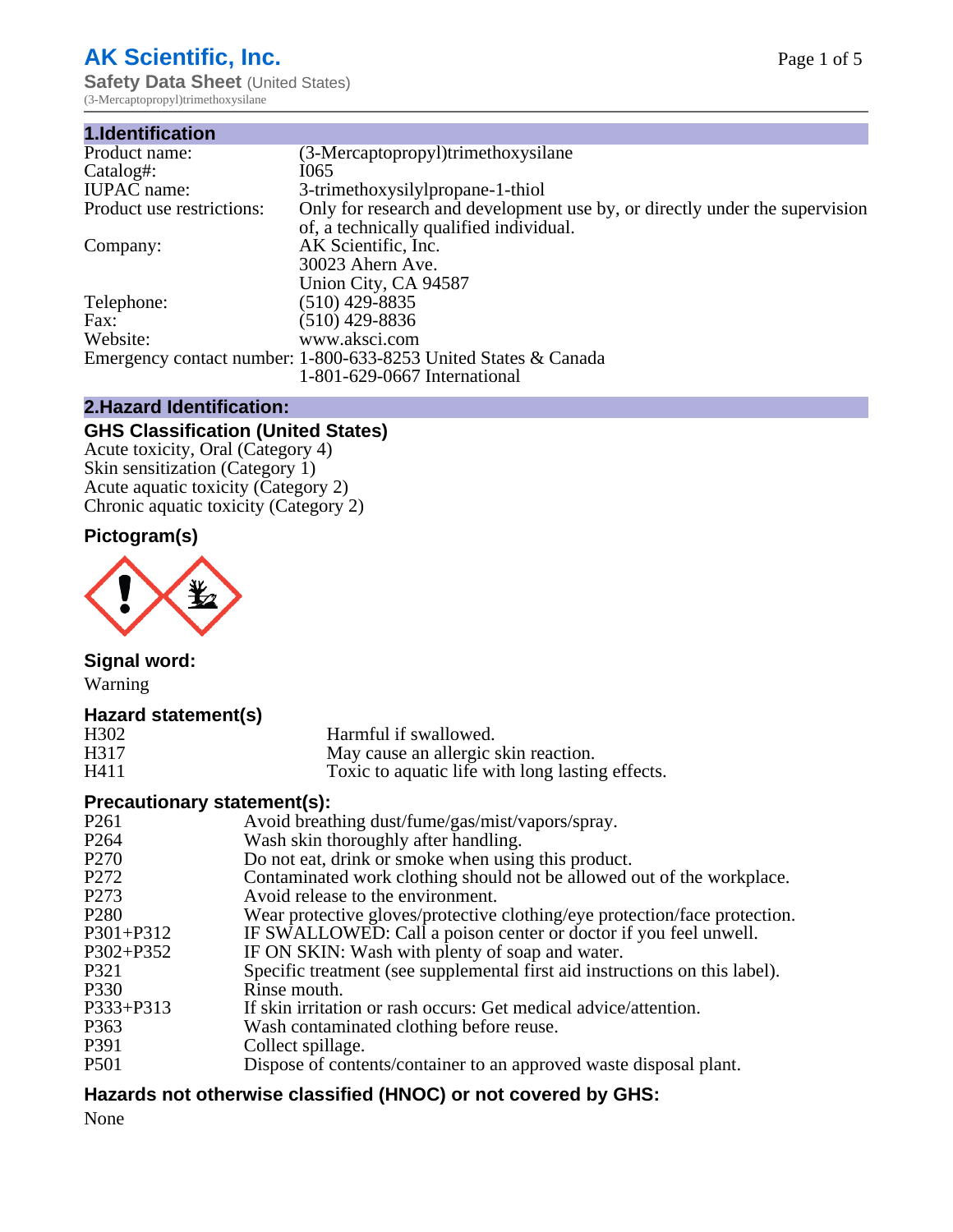| 3. Composition/Information on Ingredients |                |
|-------------------------------------------|----------------|
| Synonyms:                                 | Not available. |
| CAS#                                      | 4420-74-0      |
| Purity:                                   | 98%            |
| EC:                                       | 224-588-5      |

# **4. First Aid Measures**

**General Information:** Immediately remove any clothing contaminated by the product. Move out of dangerous area. Consult a physician and show this safety data sheet.

**Inhalation:** Move person to fresh air. If not breathing, give artificial respiration. If breathing is difficult, give oxygen. Obtain medical aid.

**Skin contact:** Immediately flush skin with running water for at least 15 minutes while removing contaminated clothing and shoes. Wash clothing before reuse. Obtain medical aid immediately. **Eye contact:** Immediately flush open eyes with running water for at least 15 minutes. Obtain medical aid immediately.

**Ingestion:** Do NOT induce vomiting without medical advice. Rinse mouth with water. Never administer anything by mouth to an unconscious person. Obtain medical aid immediately.

**Most important symptoms and effects, both acute and delayed:** No further information available. Please see sections 2 and 11.

**Indication of any immediate medical attention and special treatment needed:** No further information available.

### **5. Fire Fighting Measures**

**Suitable extinguishing media:** Use water spray, dry chemical, carbon dioxide, or chemical foam. **Specific hazards arising from the chemical:** Carbon oxides, Sulfur oxides, Silicon oxides. **Advice for firefighters:** As in any fire, wear a NIOSH-approved or equivalent, pressure-demand, self-contained breathing apparatus and full protective gear. During a fire, irritating and highly toxic gases may be generated by thermal decomposition or combustion.

#### **6. Accidental Release Measures**

**Personal precautions, protective equipment and emergency procedures:** Wear protective equipment and keep unprotected personnel away. Ensure adequate ventilation. Remove all sources of ignition. Prevent further leak or spill if safe to do so. For personal protective equipment, please refer to section 8.

**Environmental precautions:** Do not let product enter drains, other waterways, or soil.

**Methods and materials for containment and cleaning up:** Prevent further leak or spill if safe to do so. Vacuum, sweep up, or absorb with inert material and place into a suitable disposal container. Consult local regulations for disposal. See section 13 for further disposal information.

#### **7. Handling and Storage**

**Precautions for safe handling:** Avoid contact with skin, eyes, and personal clothing. Wash hands thoroughly after handling. Avoid breathing fumes. Use only with adequate ventilation. Wear suitable protective clothing, gloves, and eye/face protection. Keep away from sources of ignition. Minimize dust generation and accumulation. Keep container tightly closed. Open and handle container with care. Do not eat, drink, or smoke while handling.

**Conditions for safe storage, including any incompatibilities:** Store in a tightly-closed container when not in use. Store in a cool, dry, well-ventilated area away from incompatible substances.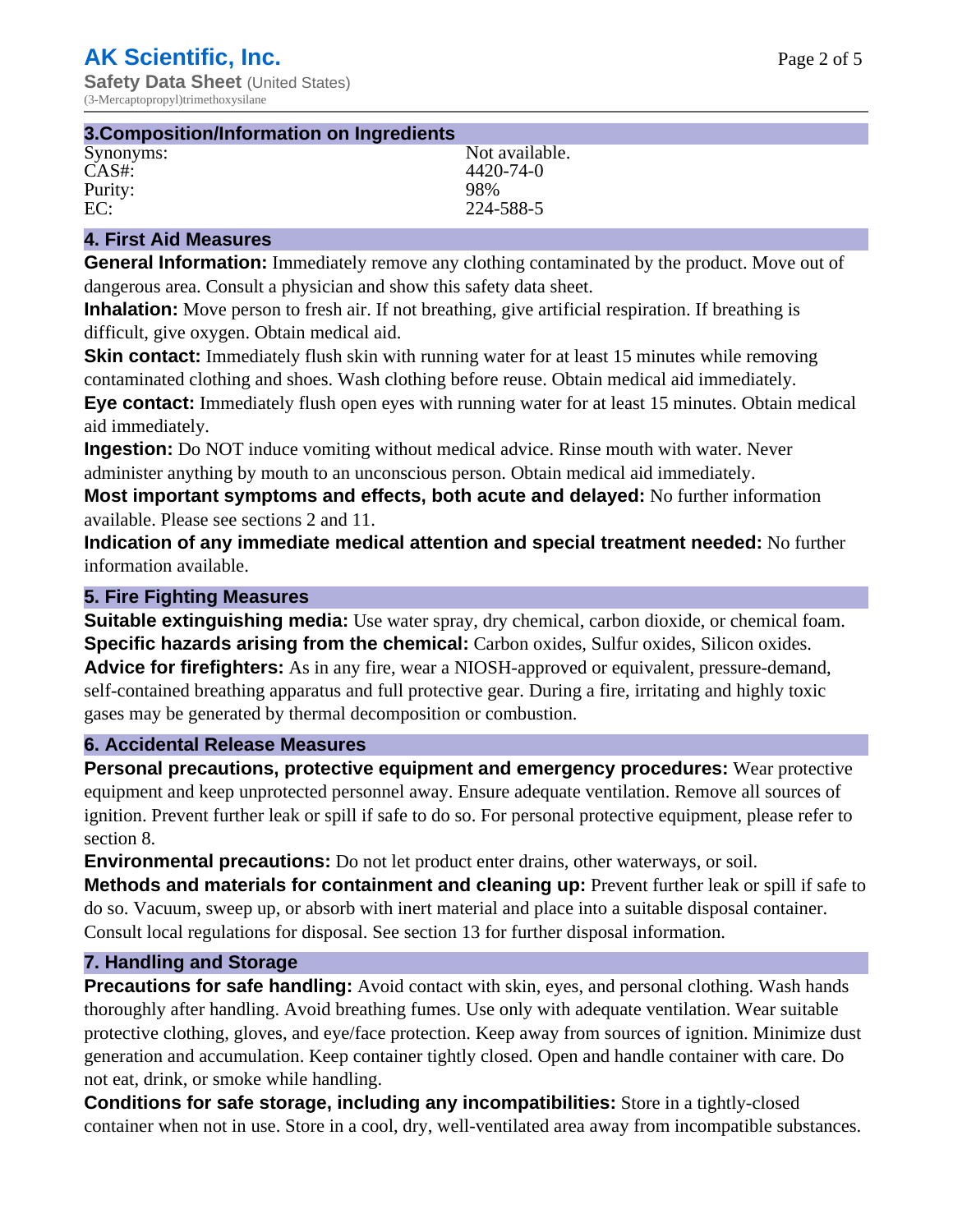Keep away from sources of ignition. ,Store long-term at 2-8°C.

#### **8. Exposure Controls/Personal Protection**

#### **Exposure limits:**

| $OSHA$ PEL:       | Not available. |
|-------------------|----------------|
| NIOSH REL:        | Not available. |
| <b>ACGIH TLV:</b> | Not available. |

**Appropriate engineering controls:** Avoid contact with skin, eyes, and clothing. Wash hands before breaks and immediately after handling the product. Facilities storing or utilizing this material should be equipped with an eyewash fountain. Use adequate general and local exhaust ventilation to keep airborne concentrations low.

# **Personal protection**

| Eyes:        | Based on an evaluation of the eye or face hazards present, wear chemical splash-resistant<br>safety glasses or goggles with side protection. A face shield may be appropriate in some                                                                                                                                                                         |
|--------------|---------------------------------------------------------------------------------------------------------------------------------------------------------------------------------------------------------------------------------------------------------------------------------------------------------------------------------------------------------------|
|              | workplaces. Use eyewear tested and approved under appropriate government standards<br>such as OSHA 29 CFR 1910.133 or EU EN166.                                                                                                                                                                                                                               |
| Hands:       | Wear gloves selected based on an evaluation of the possible hazards to hands and skin,<br>the duration of use, the physical conditions of the workplace, and the chemical resistance                                                                                                                                                                          |
|              | and physical properties of the glove material.<br>Skin and body: Protective clothing must be selected based on the hazards present in the workplace, the                                                                                                                                                                                                      |
|              | physical environment, the duration of exposure, and other factors. No fabric can provide<br>protection against all potential hazards; therefore it is important to select the appropriate<br>protective clothing for each specific hazard. At the minimum, wear a laboratory coat and<br>close-toed footwear.                                                 |
| Respiratory: | Respirators are not a substitute for accepted engineering control measures such as<br>enclosure or confinement of the operation, general and local ventilation, and substitution<br>of less toxic materials. When respiratory personal protective equipment is appropriate<br>based on an assessment of respiratory hazards in the workplace, use a NIOSH- or |

CEN-certified respirator.

| 9. Physical and Chemical Properties |                        |  |  |
|-------------------------------------|------------------------|--|--|
| <b>Physical State:</b>              | Colorless clear liquid |  |  |
| Molecular Formula:                  | C6H16O3SSi             |  |  |
| Molecular Weight:                   | 196.34                 |  |  |
| Odor:                               | Not available.         |  |  |
| pH:                                 | Not available.         |  |  |
| <b>Boiling Point Range:</b>         | $215^{\circ}$ C        |  |  |
| Freezing/Melting Point:             | Not available.         |  |  |
| <b>Flash Point:</b>                 | $88^{\circ}$ C         |  |  |
| <b>Evaporation Rate:</b>            | Not available.         |  |  |
| Flammability(solid,gas):            | Please see section 2.  |  |  |
| <b>Explosive limits:</b>            | Not available.         |  |  |
| Vapor Pressure:                     | Not available.         |  |  |
| Vapor Density:                      | Not available.         |  |  |
| Solubility:                         | Not available.         |  |  |
| <b>Relative Density:</b>            | 1.05                   |  |  |
| Refractive Index:                   | 1.441-1.443            |  |  |
| Volatility:                         | Not available.         |  |  |
| Auto-ignition Temperature:          | Not available.         |  |  |
| <b>Decomposition Temperature:</b>   | Not available.         |  |  |
| <b>Partition Coefficient:</b>       | Not available.         |  |  |

# **10. Stability and Reactivity**

Not available.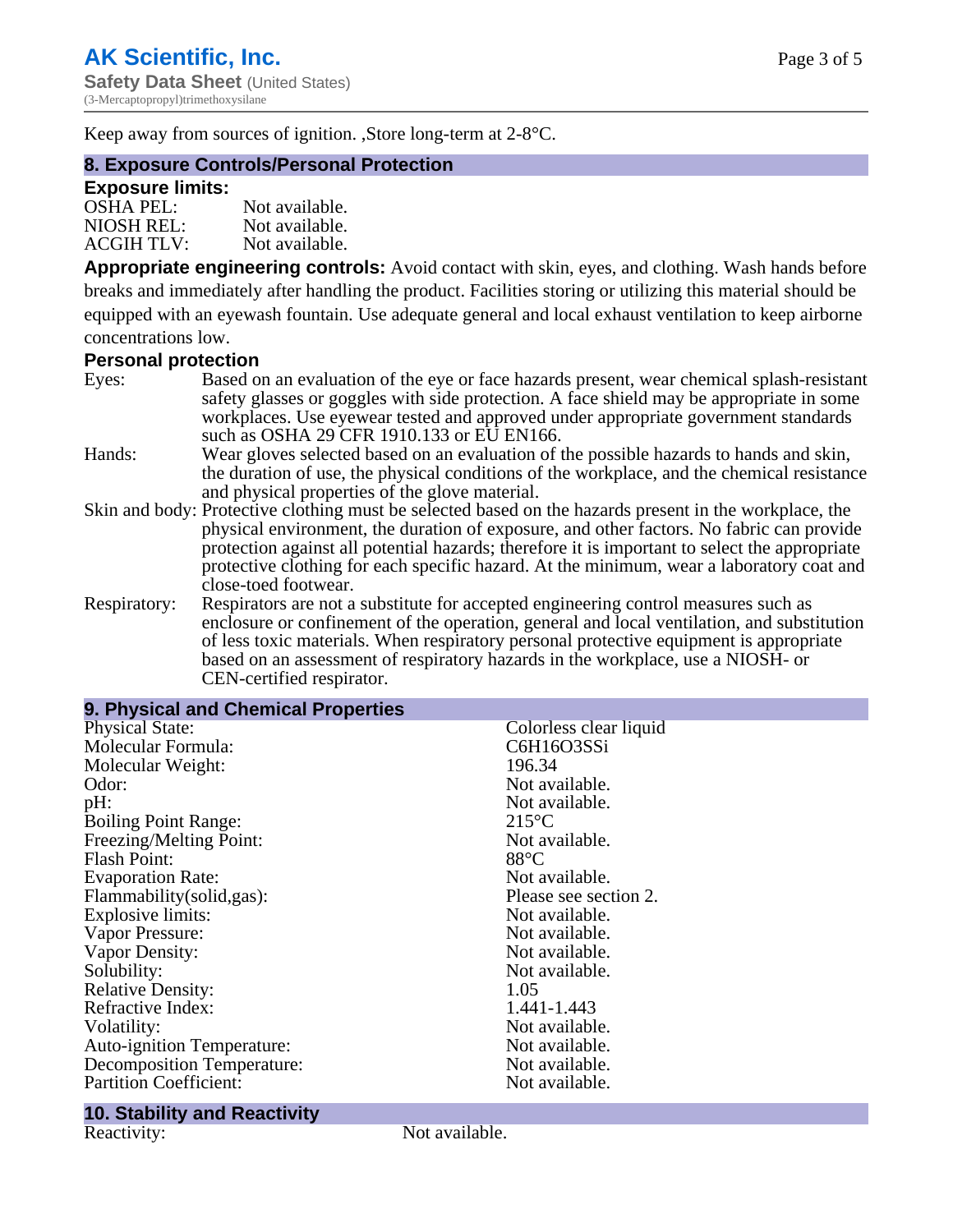| Chemical stability:                 | Stable under recommended temperatures and pressures. |
|-------------------------------------|------------------------------------------------------|
| Possibility of hazardous reactions: | Not available.                                       |
| Conditions to avoid:                | Dust generation.                                     |
| Incompatible materials:             | Strong oxidizing agents.                             |
| Hazardous decomposition products:   | Carbon oxides, Sulfur oxides, Silicon oxides.        |
| 11 Texicological Information        |                                                      |

**11. Toxicological Information**

RTECS# Not available. Acute toxicity: Not available. Routes of exposure: Inhalation, eye contact, skin contact, ingestion. Symptoms related to the physical,chemical and toxicological characteristics:

Skin contact may result in inflammation characterized by itching, scaling, reddening, blistering, pain or dryness. Eye contact may result in redness, pain or severe eye damage. Inhalation may cause irritation of the lungs and respiratory system. Overexposure may result in serious illness or death.

#### **Carcinogenicity**

| IARC: | Not classified.                                                                                       |
|-------|-------------------------------------------------------------------------------------------------------|
| NTP:  | Not listed.                                                                                           |
| OSHA: | Not listed.                                                                                           |
|       | Acute toxic effects: Inflammation of the eye is characterized by redness, watering, and itching. Skin |
|       | inflammation is characterized by itching, scaling, reddening, or, occasionally,                       |
|       | blistering.                                                                                           |

| <b>12. Ecological Information</b> |                |
|-----------------------------------|----------------|
| Ecotoxicity:                      | Not available. |
| Persistence and degradability:    | Not available. |
| Bioaccumulative potential:        | Not available. |
| Mobility in soil:                 | Not available. |
| Other adverse effects:            | Not available. |

#### **13. Disposal Considerations**

Disposal of waste: Chemical waste generators must determine whether a discarded chemical is classified as hazardous waste. US EPA guidelines for the classification determination are listed in 40 CFR 261.3. Additionally, waste generators must consult state and local hazardous waste regulations to ensure complete and accurate classification. Observe all federal, state and local regulations when disposing of the substance.

Disposal of packaging: Do not reuse containers. Dispose of as unused product.

| <b>14. Transportation Information</b> |                                                                        |
|---------------------------------------|------------------------------------------------------------------------|
| <b>DOT (United States)</b>            |                                                                        |
| UN number:                            | Not hazmat                                                             |
| Proper shipping name:                 | Not available.                                                         |
| Transport hazard class:               | Not available.                                                         |
| Packing group:                        | Not available.                                                         |
| <b>IATA</b>                           |                                                                        |
| UN Number:                            | <b>UN3334</b>                                                          |
| Proper shipping name:                 | Aviation regulated liquid, n.o.s. ((3-Mercaptopropyl)trimethoxysilane) |
| Transport hazard class:               | 9; Miscellaneous                                                       |
| Packing group:                        | Ш                                                                      |
| 15. Regulatory Information            |                                                                        |